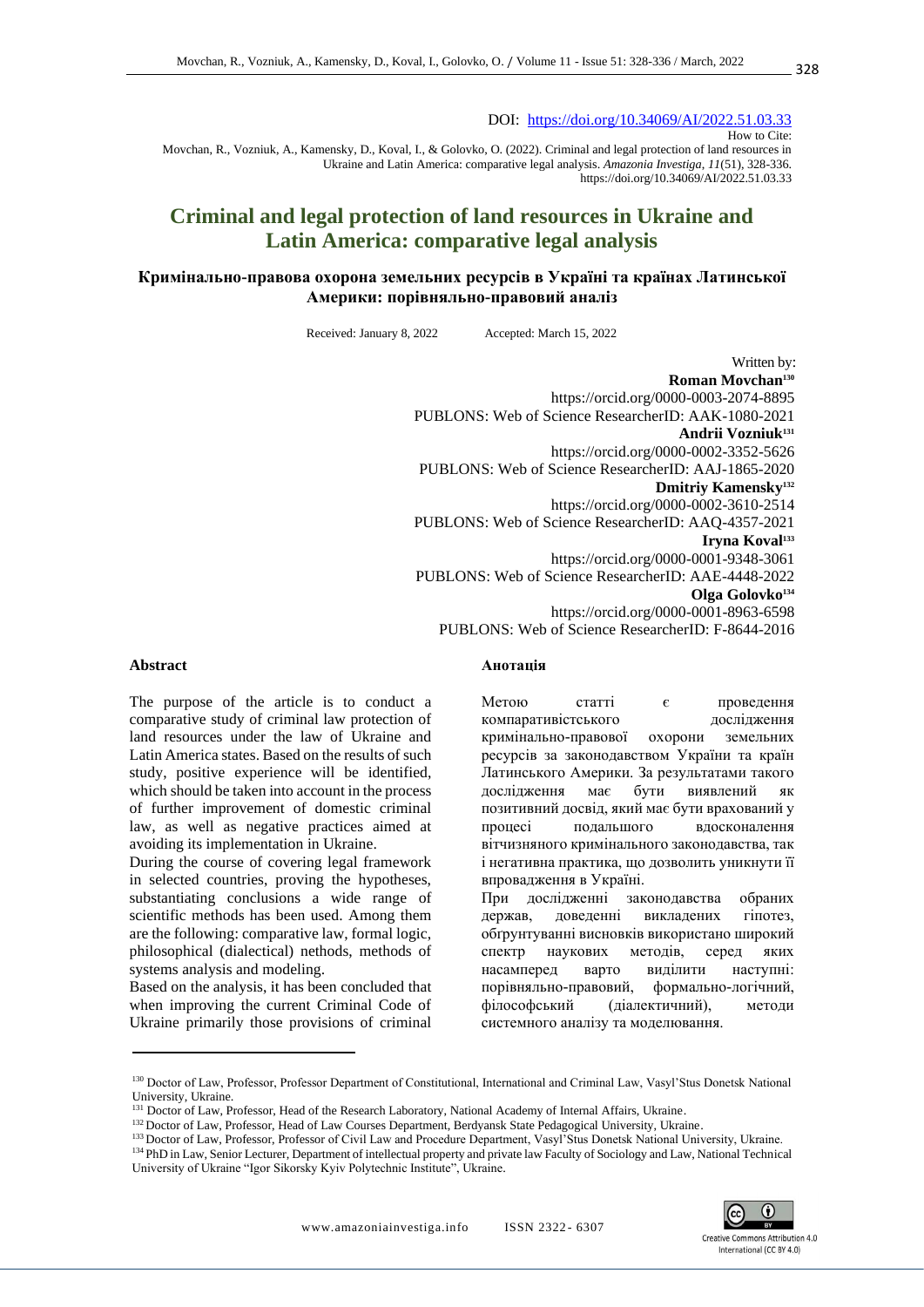

law of Latin American countries can be taken into account, according to which possession of not only a whole all but also a part of land (real estate) constitutes a crime. At the same time, it has been proved that applying approaches of some states is inexpedient, where parliamentarians: 1) refuse to use aggravating elements, when constructing the relevant corpus delicti, which does not allow to ensure the implementation of the principle of differentiation of criminal liability; 2) provide for criminal liability for land crimes of "environmental" nature in the provisions of special laws on the regulation of liability for environmental crimes.

**Keywords:** crime, criminal liability, criminal law protection, land resources, land, soil, land rights, illegal possession, environment, pollution.

#### **Introduction**

The current Criminal Code (hereinafter – the Criminal Code) of Ukraine is marked by the presence of a fairly extensive system of norms on the regulation of liability for crimes in the field of land relations. Moreover, while corresponding to the relevant provisions of the Constitution of Ukraine, this system takes into account the need for criminal law protection as a "proprietary" function, which is the mission of Art. 197-1 of the Criminal Code of Ukraine, and the "environmental" function of land as the main national asset, which is addressed by Articles 239, 239-1, 239-2 and 254 of the Criminal Code of Ukraine.

At the same time, it should be noted that despite the above-mentioned system of norms and fixing the special status of Ukraine's land resources at the highest legislative level, their current condition is close to critical, and overall the situation in the field of criminal counteraction to land violations remains unsatisfactory. The existence of the latter fact should be attributed not least to the shortcomings of the relevant criminal law prohibitions, which indicates the need for research aimed at developing proposals for their improvement.

На підставі проведеного аналізу висновується, що такими, що можуть бути враховані під час удосконалення чинного Кримінального кодексу України, насамперед є положення кримінального законодавства латиноамериканських країн, відповідно до яких злочинним визнається незаконне заволодіння не лише всією, а й частиною земельної ділянки (нерухомістю). Водночас доведено недоцільність запозичення досвіду тих держав, парламентарії яких: 1) при конструюванні відповідних складів злочинів відмовилися від використання кваліфікуючих ознак, що не дозволяє забезпечувати реалізацію принципу диференціації кримінальної відповідальності; 2) передбачили кримінальну відповідальність за земельні злочини «екологічної» спрямованості у нормах спеціальних законів, присвячених регламентації відповідальності за екологічні злочини.

**Ключові слова:** злочин, кримінальна відповідальність, кримінально-правова охорона, земельні ресурси, земельна ділянка, земля, ґрунт, права на землю, незаконне заволодіння, довкілля, забруднення.

It should be kept in mind that recently there had been an axiomatic provision under which in order to achieve the highest efficiency of criminal law of Ukraine, including those devoted to the regulation of criminal liability for crimes in the field of land relations, the latter must take into account all best achievements of world criminal law and foreign criminal law doctrines. In order to do this, it is important to conduct comparative research and skillfully dispose of their results in lawmaking (Khavronyuk, 2013), since one of the tasks of comparative law is to develop specific proposals for improving national legal systems based on critical and comprehensive research of foreign countries' legal experience (Dodonov, 2009).

This fully applies to the legislation of Latin America states, which experience in the field of criminal law protection of land resources will be studied within this research paper. It should be noted that as an object for comparative analysis, legislation of Latin American countries has been chosen not accidentally, since:

first, like Ukraine, these countries have a significant impact on corruption in all spheres of life (Orlovskyi, Shapoval, & Demenko, 2018; Vasylevych, Mozol,

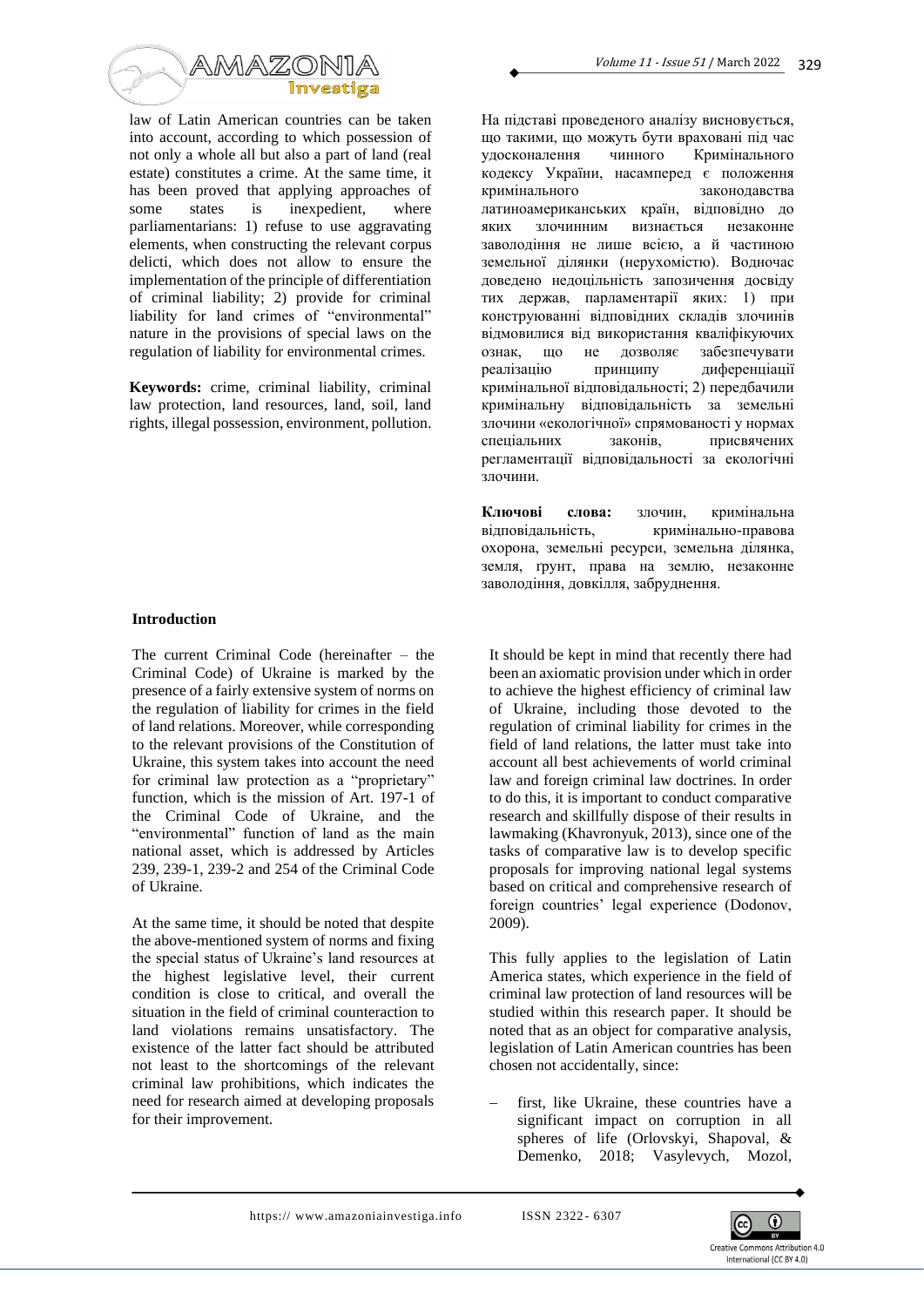Poklonskyi, Poklonska, & Zeleniak, 2021; Kvasha, Zahynei, Shapoval, Kurylo, & Nikitenko, 2019);

secondly, Latin America region is a powerful center of biodiversity. The large number of flora, fauna and mineral resources in the region makes it vulnerable to environmental crime. Low risks and high returns associated with the environmental crime, including in the field of land relations, attract organized crime groups in both Ukraine and Latin America region (Duri, 2020; Walters, 2014; Bruinsma, & Weisburd, 2014).

### **Literature Review**

A significant contribution to the research of criminal law protection of land relations has been made in the works of such authors as G. Aboso, M. Barreiro, A. Brisman, G. De Medeiros, O. Dudorov, J. Duri, V. Ladychenko, M. Hanneke, O. Oliinyk, A. Savchenko, N. South, D. Rodríguez Goyes, S. Sánchez Zapata, A. Spadotto, Yu. Turlova, O. Uliutina, O. Yara and somer others.

At the same time, it should be noted that in these scholars' works, as, by the way, in a number of comparative studies published by the authors of this article, attention had been mainly paid to: studying only international (Lammers, 2001) or European experience in criminal law (Movchan, 2015; Movchan, 2016; Movchan, Vozniuk, Burak, Areshonkov, & Kamensky, 2021); studying legislation of only certain countries (Eshmurodov, 2020); or comprehensively studying issues of criminal liability for crimes against property or the environment in general (Comte, 2003; Turlova, 2016); or studying only environmental aspects of the issues at hand (Rodríguez Goyes, Hanneke Mol, Brisman, & South (eds), 2019; Ladychenko, Yara, Uliutina, & Golovko, 2019; Hollins, & Percy, 1998; Lisova, & Sharapova, 2020; Meiyappan, Dalton, O'Neill, & Jain, 2014; Movchan, Vozniuk, Kamensky, Dudorov, & Andrushko, 2021; Yara, Uliutina, Golovko, Andrushchenko, 2018; Ladychenko, Yara, Golovko, Serediuk, & 2019; Savchenko, Babikov, & Oliinyk, 2017; Savchenko, Drozd, & Oliinyk, 2017). There are currently no separate studies in the legal literature that would include a comprehensive comparative analysis of the criminal law protection of land resources in the legislation of Ukraine and Latin American countries.

### **Меthodology**

This research extensively employs comparative legal method, which was used to clarify existing approaches in seventeen Latin American countries to regulate liability for crimes in the field of land relations. This research method is widely used in modern works related to various issues of criminal liability for specific crimes (Minchenko, Lutsyuk, Kamensky, Kolodin, & Shamota, 2021).

The dogmatic method was useful in the course of interpretation of the norms on liability for land crimes.

The philosophical (dialectical) method allowed to comprehend various research issues, its methodological bases, to structure research, to comprehend the object of research on a step by step basis. Using the modeling method, the provisions of the legislation of Latin American countries were determined, which can be used in improving the relevant provisions of the Criminal Code of Ukraine.

As the focus of this research, we have selected the legislation of certain Latin American countries, which provide for criminal liability for crimes in the field of land relations. These are: Argentina, Bolivia, Brazil, Venezuela, Guatemala, Honduras, Ecuador, Colombia, Costa Rica, Mexico, Nicaragua, Panama, Peru, Puerto Rico, El Salvador, Uruguay and Chile. The choice of such a wide range of countries is explained by the proven fact that the study of foreign experience of as many states as possible contributes to the transposition of relevant provisions of criminal law of different foreign countries, their adaptation, convergence, harmonization, unification and more (Movchan, Dudorov, Vozniuk, Areshonkov, & Lutsenko, 2021; Vozniuk, Dudorov, Tytko, & Movchan, 2020).

### **Results and discussion**

Same as in Ukraine, parliamentarians of the vast majority of Latin American countries have followed the path of criminalizing two groups of land offenses, which can be labeled as land crimes of 1) "property" and 2) "environmental" meaning.

*1. Land crimes of "proprietary" orientation*. As one might know, Latin American countries (except for Paraguay and partially Ecuador, which, according to historical traditions, belong rather to the "German"

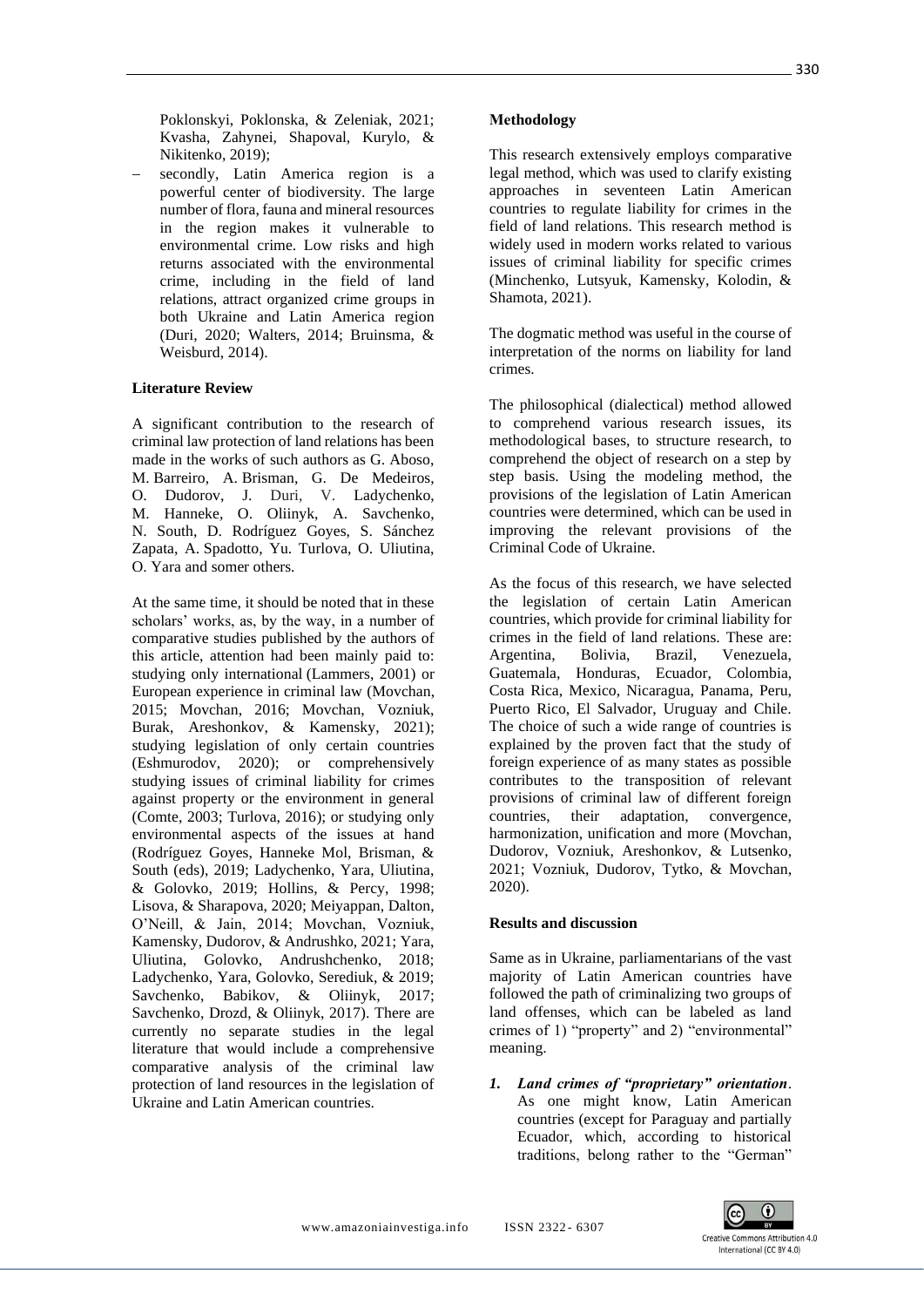

and "French" Romano-Germanic criminal justice systems, respectively) have based their criminal law on the Spanish model, based on 1870 Criminal Code of Spain. Therefore, it is not surprising that, same as for the Spanish, the criminal law of the analyzed countries is characterized by a fairly extensive system of rules that provide for liability for violations of land rights.

In particular, just like in Spain, within the structure of criminal codes of almost every country in Latin America there is a separate chapter "Illegal appropriation" («*De la usurpación*»), which is traditionally classified as a crime against property (criminal codes of Argentina, Brazil, Venezuela, Guatemala, Honduras, Colombia, Costa Rica, Mexico, Nicaragua, Panama, Peru, El Salvador, Chile). And only in the criminal law of countries such as Ecuador, Puerto Rico and Uruguay, this title was given not to a chapter, but to a separate article(s), placed (or) or simply in the section "Crimes against property" (criminal codes of Ecuador and Puerto Rico), or in a separate chapter V "Crimes against real estate rights" (Criminal Code of Uruguay) (Movchan, 2017).

As for the content, we must note that all acts, which are held liabile by the rules of the above mentioned chapters, can be divided into two major groups:

- 1) well-known to the criminal law of European countries, representatives of the Italo-Iberian group of criminal law, three types of offenses that are considered criminal in all countries of the analyzed group:
- a) **occupation or seizure of real estate** («*Usurpaciones de inmuebles*»), which consists in unlawful obstruction of possession or attempt to unlawfully deprive the right of ownership of immovable property, or unlawful invasion or occupation of immovable property;
- b) **change of boundary markers** («*Remoción o alteración de linderos*») – change of boundaries or boundary signs with the purpose of seizing or illegally using real estate or its part;
- c) **illegal change of the channel (appropriation) of the reservoir**  («*Usurpación de aguas*») – illegal use of public or private reservoirs to which the perpetrator is not entitled, committed in personal interests or in the interests of others and to the detriment of third parties, as well

as obstacles to the exercise of the legal right of others to use water bodies;

2) the second group of criminally punishable violations of land rights is represented by such type of tort as **"violation of possession" («***Violenta perturbación de la posesión*»), recognized as criminal by parliamentarians of only some Latin American countries (Argentina, Brazil, Guatemala, Costa Rica, Nicaragua, Peru, Puerto Rico, El Salvador, Uruguay). The content of this act is the use of violence or other acts that interfere with the exercise of the right to own real estate by third parties.

Separately, we note that parliamentarians of El Salvador have allocated a special rule on the regulation of liability for illegal use or occupation of immovable property (Article 345-A).

Interestingly enough, in some states, liability for all the above mentioned acts is provided for within two or more criminal law provisions (Articles 228, 230 of the Criminal Code of Bolivia, Articles 471-472 of the Criminal Code of Venezuela, Articles 256-260 of the Criminal Code of Guatemala, Articles 378-380 of the Honduran Criminal Code Articles 200–201 of the Ecuadorian Criminal Code, Articles 261–264 of the Colombian Criminal Code, Articles 225– 226 of the Costa Rican Criminal Code, Articles 288–292 of the Nicaraguan Criminal Code, Articles 228–229 of the Panama Criminal Code, Articles 202, 204 of the Peruvian Criminal Code, Articles 219– 220 of the Criminal Code of El Salvador, Articles 354-355 of the Criminal Code of Uruguay, Articles 457-462 of the Criminal Code of Chile), in others – within one prohibition (Article 181 of the Criminal Code of Argentina, Article 161 of the Criminal Code of Brazil, Article 395 of the Criminal Code of Mexico, Article 196 of the Criminal Code Puerto Rico).

At the same time, it should be noted that the extensive system of regulations contained in the countries of the first of these two groups does not actually affect the differentiation of liability for various violations of land rights, since sanctions of the relevant criminal law norms are about the same severity. In view of this, the experience of those countries (conditionally of the second group) in which the responsibility for all types of violations of land rights is unified seems more convincing.

When analyzing the experience of criminal law protection of land rights in Latin America, we

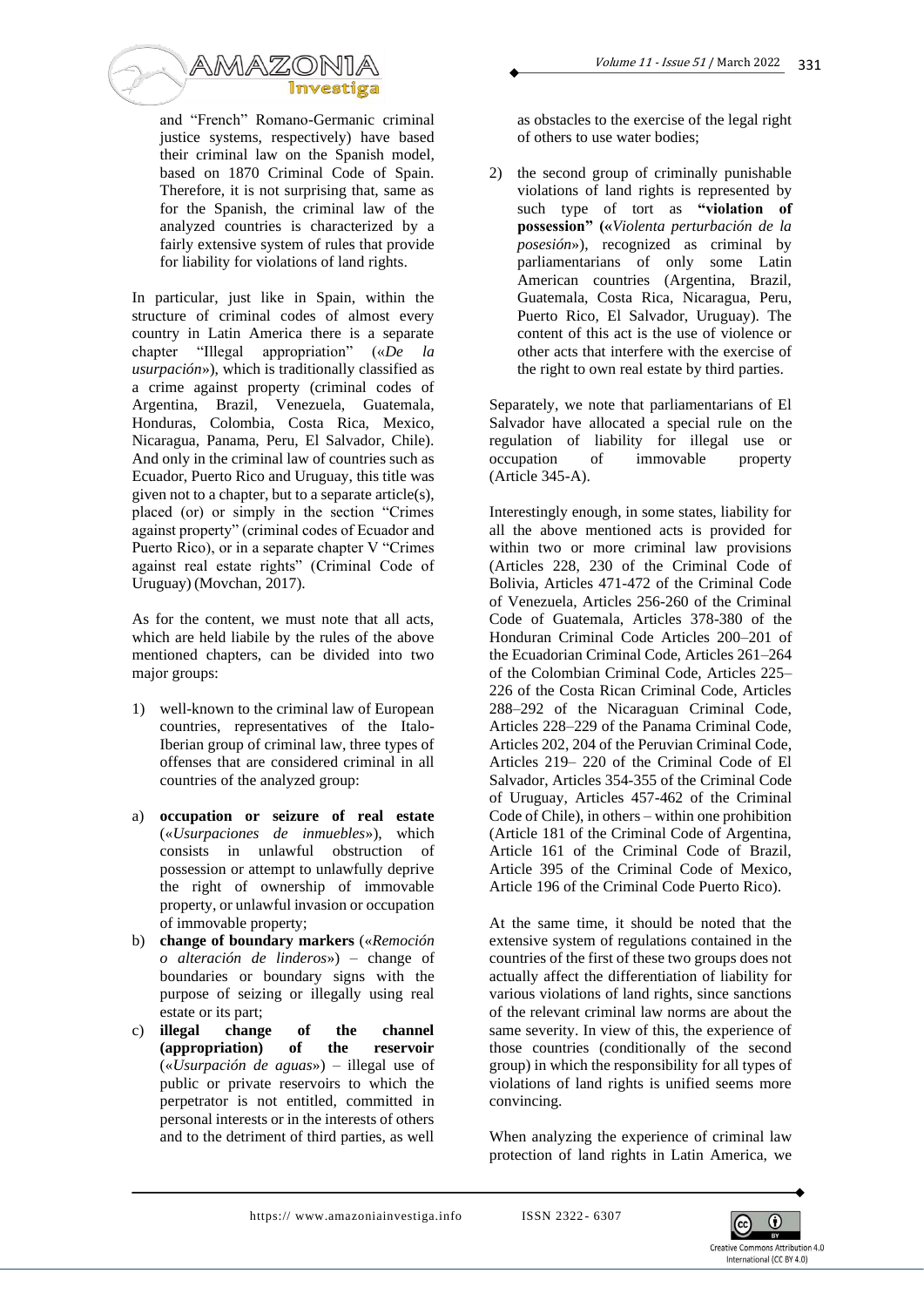cannot neglect two distinctive features related to the legislative description of the characteristics of the objects of the studied crime category.

First, legislation of the vast majority of countries in this group considers criminal protection of land rights as an integral part of a broader object of protection – that is real estate rights. That is why the titles and dispositions of the relevant norms mostly refer to such universal concept as "real estate" and not "land" or "land parcel"<sup>135</sup>.

Secondly, legislators of the vast majority of countries (Argentina, Bolivia, Brazil, Venezuela, Colombia, Costa Rica, Panama, Peru, El Salvador, Uruguay) integrate not only full but also partially possession of certain types of real estate property, including land parcels, into the area of criminal activity. In such way, the criminal law of the covered group of countries positively differs from the current version of Art. 197-1 of the Criminal Code of Ukraine, the literal interpretation of the provisions of which makes it impossible to prosecute for the unauthorized occupation of part, and not the entire land parcel. Such experience must be taken into account in the process of further improvement of domestic criminal law.

It is also noteworthy that, despite the existence of a fairly extensive system of rules governing liability for various land rights violations, when<br>constructing the relevant provisions, constructing the relevant provisions, parliamentarians of the vast majority of Latin American countries refused to refer to aggravating circumstances. Thus, within all the countries under our research, criminal law of only five states can "boast" availability of qualified staff of certain types of illegal possession of real estate, in the vast majority of which there is increased liability for illegal possession by a group of persons or leadership (organization) of such a group, or with the use of weapons (Articles 228, 230 of the Criminal Code of Bolivia, Part 2 of Article 472 of the Criminal Code of Venezuela, Part 2 and Part 3 of Article 395 of the Criminal Code of Mexico, Article 204 of the Criminal Code of Peru, Part 2 of Article 220 of the Criminal Code of El Salvador). We believe that, given the need to ensure the implementation of the principle of differentiation of criminal liability, such experience, unlike the previously mentioned, should not be copied by the Ukrainian legislator.

2. **Land crimes of "environmental" orientation.** Having analyzed criminal legislation of Latin America, it is safe to say that, when compared to combating violations of land rights, the issue of criminal law protection of the ecological function of land in it receives much less attention. First of all, this should be explained by the fact that the efforts of public authorities in environmental protection in Latin America have generally faced expansionist policies of large industries, whose representatives, in particular, have argued that control over industrial and entrepreneurial activities by public authorities will lead to rising unemployment(Aboso, 2021).

An eloquent illustration of this is the fact that within criminal codes of many Latin American countries such regulations are either non-existent or limited to a single ban. This is despite the fact that, as in some other countries (Hamidahа, Hamzani, & Mariyono, 2021), exploitation of natural resources by corporations in Latin American countries has already led to unprecedented negative consequences for the environment.

It is also noteworthy that, in contrast to the rather unified regulations on the criminal law protection of land rights, the norms on liability for land and environmental crimes sometimes have no common features whatsoever.

Thus, in some countries, liability for land pollution is provided under the universal provision on pollution of not only land but also water resources and air (Article 347 of the Criminal Code of Guatemala), in some cases including subsoil (Article 334-A of the Criminal Code of Colombia), as well as flora, fauna and ecosystem in general (Articles 414–416 of the Criminal Code of Mexico).

In turn, Art. 311 of the Criminal Code of Peru describes acts similar in content to those provided for in Part 1 of Art. 254 of the Criminal Code of Ukraine, namely: "unauthorized use of agricultural land for urban development, extraction and processing of building materials". As one might see, in contrast to Part 1 of Art. 254 of the Criminal Code of Ukraine, this rule is not about any wasteful use of land, but only about one of the types of such actions – improper use of *agricultural land* for a clearly defined purpose



<sup>135</sup> Articles 261 and 263 of the Colombian Criminal Code serve as exceptions here.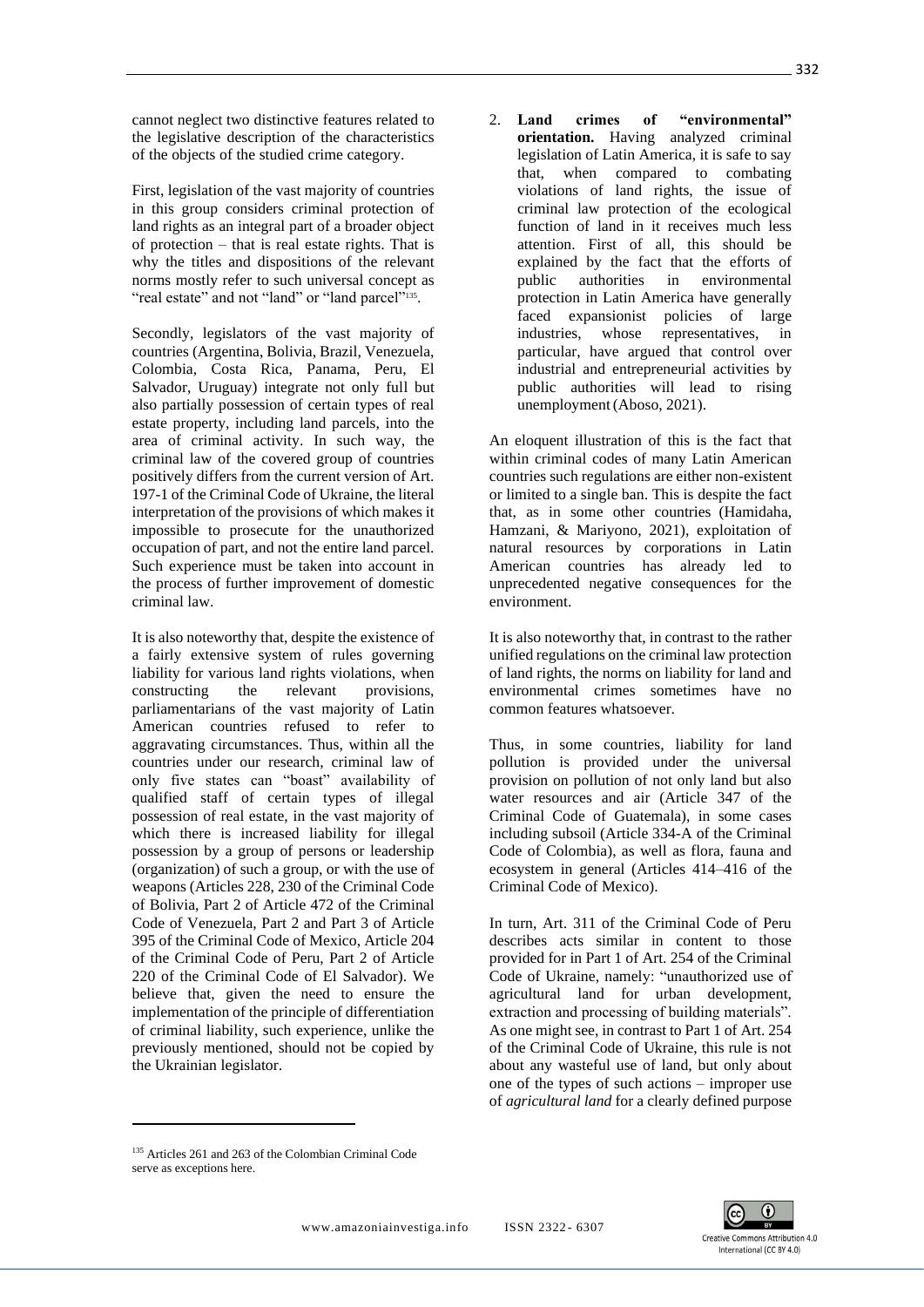

– urban development, extraction and processing of building materials.

If the content of the act provided for in Part 1 of Art. 254 of the Criminal Code of Ukraine has many common features with the features of the tort mentioned in Art. 311 of the Criminal Code of Peru, the consequences, as similar to those referred to in Part 1 of Art. 254 of the Criminal Code of Ukraine, serve as crime constituting elements provided by Art. 252 of the Criminal Code of Ecuador and Part 2 of Art. 403 of the Criminal Code of Panama, which establish liability for the burning of forest or vegetation, which has caused *loss of fertility, soil erosion or drought.* We should also note that Art. 252 of the Criminal Code of Ecuador provides for liability for such illegal use of land, which leads not only to the destruction of the fertile soil layer and erosion, mentioned in Part 1 of Art. 254 of the Criminal Code of Ukraine, but also to the desertification; at the same time, the level of liability is increased in the case when relevant acts have been committed for selfish purposes or led to serious and irreversible consequences. The maximum punishment provided by the sanction of the corresponding criminal law norm (5 years of imprisonment) is imposed for such acts.

In contrast, in some other Latin American countries, liability for socially dangerous encroachments on the environment is not regulated by criminal codes, but by separate laws that deal exclusively with liability for environmental crimes.

Thus, in Brazil there is a special law on environmental crime ("*Lei de Crimes Ambientais (1998*)"), Art. 54 of which provides for imprisonment for a period of 1 to 4 years and a fine for pollution of any kind that has caused harm to human health, death of animals or significant destruction of flora. At the same time, Art. 53 contains a special reservation, according to which the punishment provided for in Art. 54 should be increased by 1/6 to 1/3, if soil erosion results from contamination (Lei 9605/98, 1998). At the same time, some scholars believe that specific provisions of Brazilian law are more effective than those, for example, contained in the Criminal Code of Colombia (Spadotto, Barreiro, & De Medeiros, 2017), which are currently not considered effective (Burgos Claros, 2018; Sánchez Zapata, 2016).

Venezuela also has a special law on crimes against the environment ("*Ley Penal Del Ambiente*"). Articles 99 and 102 of this document provide for liability for contamination of soil or

subsoil with harmful substances and waste caused by violation of special rules (Gaceta Oficial N° 39.913, 2012). However, Art. 63 is entirely devoted to such land offense as land degradation, which carries a penalty of 5 to 8 years imprisonment or a fine of 5,000 to 8,000 tax units.

In contrast, in Puerto Rico, liability for environmental offenses is provided within "ordinary" environmental law framework – the Puerto Rico Public Environmental Policy Act ("*Ley sobre Política Pública Ambiental*") (Art. 16).

At the same time, taking into account peculiarities and historical traditions of the domestic legal system, the named approach (conditionally the second) to regulate liability for relevant offenses in the norms of not a separately codified criminal act, but special environmental legislation, obviously should not be implemented into domestic legal system.

## **Conclusion**

Based on the results of a comparative study of criminal law protection of land resources in Ukraine and Latin American countries (legislation of seventeen countries), we can conclude that:

- 1. Criminal law of Latin American countries contains an extensive system of rules that provide for liability for the following violations of land rights: occupation or seizure of real estate, change of boundary marks, illegal change of course (appropriation) of water (in all countries) and violation of possession (Criminal Codes of Argentina, Brazil, Guatemala, Costa Rica, Nicaragua, Peru, Puerto Rico, El Salvador, Uruguay). However, given the lack of differentiation of liability for most of these actions, the need for an appropriate system is unlikely to exist, as relevant goals could be achieved through the single provision.
- 2. The Latin American mechanism of criminal law protection of land rights is characterized by two features related to the legislative description of the characteristics of the objects of the researched category of crimes:
- first, within legislation of the vast majority of countries, criminal protection of land rights is considered an integral part of a broader object of protection – real estate rights. However, given the special status and

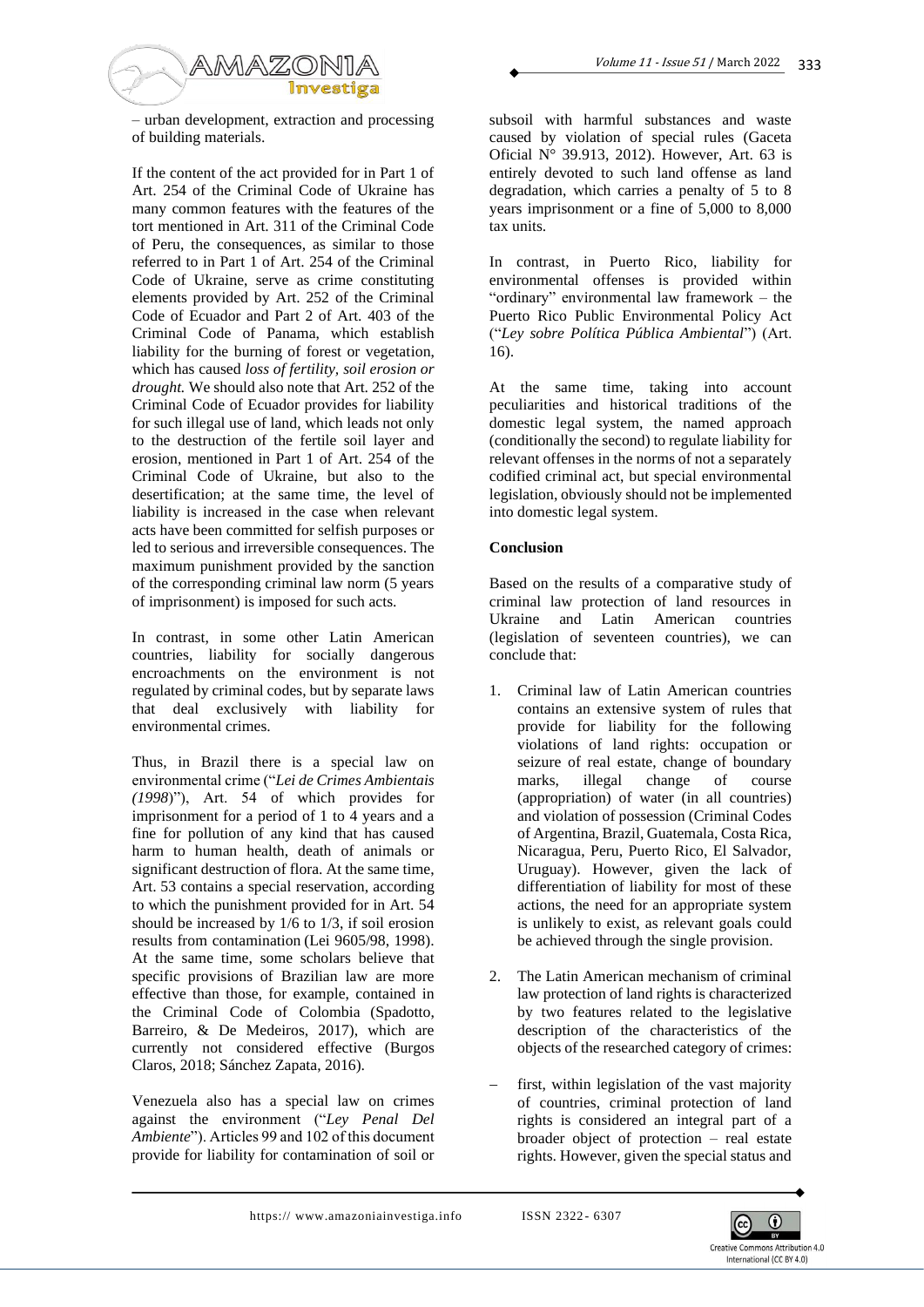value of land in Ukraine, such borrowing experience is not worth the effort;

secondly, legislators of the vast majority of countries (Argentina, Brazil, Venezuela, Colombia, Costa Rica, Panama, Peru, El Salvador, Uruguay) include not just full but also partial illegal possession of certain real estate, in particular, land plots within the list of criminal offenses. In such way, criminal law of the covered group of countries differs in a favorable way from the current version of Art. 197-1 of the Criminal Code of Ukraine, the literal interpretation of the provisions of which makes it impossible to prosecute for the unauthorized occupation of partial and not entire land parcel. Therefore, we are convinced that such experience must be taken into account in the process of further improvement of domestic criminal law.

At the same time, we consider it inexpedient to borrow the experience of those Latin American countries, whose parliamentarians, despite having a fairly extensive system of rules governing liability for various violations of land rights, refused to use aggravating circumstances, which does not allow to ensure the implementation of the principle of criminal liability differentiation.

3. Compared to combating violations of land rights, criminal law of Latin American countries pays much less attention to the issues of criminal law protection of the land's ecological function.

It should be noted that while in some countries criminal liability for land crimes of "environmental" substance is provided directly in the articles of criminal codes (Guatemala, Ecuador, Mexico, Panama, Peru), in others (Brazil, Venezuela, Puerto Rico) it is provided in the norms of special laws on the regulation of liability for environmental crimes. Taking into account peculiarities of the domestic legal system, we support the first of these methods of regulating criminal liability for land offenses of "environmental" spectrum.

### **Acknowledgements**

This research was done within the grant project "Improving Effectiveness of Criminal Law Protection of Environment in Ukraine: Theoretical and Applied Principles", provided by the National Research Fund of Ukraine (Grant No. 0122U000803).

#### **Bibliographic references**

Aboso, G. E. (2021). Derecho penal y medio ambiente. Cuestiones dogmáticas básicas en la punición de los delitos ambientales. Revista de la Facultad de Derecho y Ciencias Sociales y Políticas, 9(17), 15-153. Retrieved from:

https://revistas.unne.edu.ar/index.php/rfd/arti cle/view/5332.

- Bruinsma, G., & Weisburd, D. (2014). Encyclopedia of Criminology and Criminal Justice. New York: Springer.
- Burgos Claros, O. (2018). Eficacia jurídica del derecho al ambiente sano en acciones contra la minería ilegal de la Policía Nacional colombiana. Revista Logos Ciencia & Tecnología, 10(3), 133-147. Retrieved from: https://revistalogos.policia.edu.co:8443/inde x.php/rlct/article/view/593/pdf
- Comte, F. (2003). Criminal Environmental Law and Community Competence. European Environmental Law Review, 12 (5), 147-156.
- Dodonov, V. (2009). Comparative criminal law. General part: monograph. Moscow: Yurlitinform [in Ukrainian].
- Duri, J. (2020). Corruption and environmental crime in Latin America. U4 Helpdesk Answer. Retrieved from https://www.u4.no/publications/corruptionand-environmental-crime-in-latinamerica.pdf
- Eshmurodov, E. (2020). Issues Of Criminal Liability For Violation Of The Requirements Of The Law On Ecology And The Environment. The American Journal of Political Science Law and Criminology, 2(11), 93–98. Retrieved from: https://usajournalshub.com/index.php/tajpslc /article/view/1462/1394.
- Gaceta Oficial N° 39.913. Ley Penal Del Ambiente do Venezuela del 02 de mayo de 2012 Retrieved from: http://euroclimaplus.org/intranet/\_document os/repositorio/Ley%20Penal%20del%20Am biente%20(2012).pdf.
- Hamidahа, A., Hamzani, A.I., & Mariyono, J. (2021). Environmental Crime and Law Enforcement in Indonesia: Some Reflections on Counterproductive Approaches. Environmental Policy and Law, 51 (6), 409-416. DOI: https://doi.org/10.3233/EPL-210024.
- Hollins, M., & Percy, S. (1998). Environmental Liability for Contaminated Land: Towards a European Consensus. Land Use Policy, 15 (2), 119-133
- Khavronyuk, M. (2013). Scientific understanding of legal doctrine and criminal

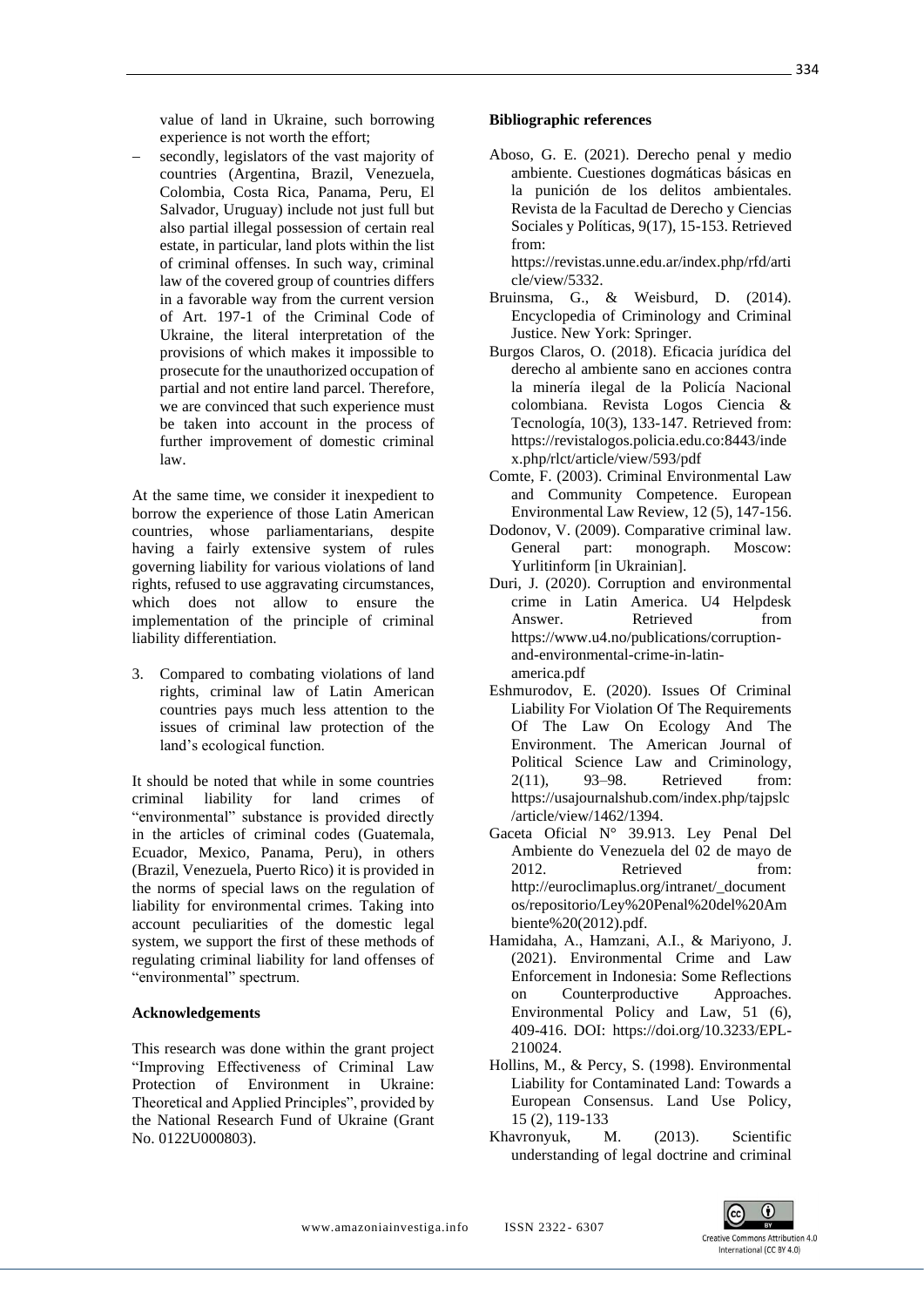

law of foreign countries. Bulletin of the Association of Criminal Law of Ukraine,1, 298–347 [in Ukrainian].

- Kvasha, O., Zahynei, Z., Shapoval, M., Kurylo O., & Nikitenko V. (2019). Corruptive abuses of senior public officials in the banking sphere as a determinant of the Ukrainian economy criminalization. Banks and Bank Systems, 14(2), 89-105. DOI: http://dx.doi.org/10.21511/bbs.14(2).2019.0 8.
- Ladychenko, V., Yara, O., Golovko, & L.,<br>Serediuk, V. (2019). Groundwater Serediuk, V. (2019). Groundwater management in Ukraine and the EU. European Journal of Sustainable development, 8(1), 31–39. Retrieved from: https://ecsdev.org/ojs/index.php/ejsd/article/ view/763/758.
- Ladychenko, V., Yara, O., Uliutina, O., & Golovko, L. (2019). Environmental Liability in Ukraine and the EU. European Journal of Sustainable Development, 8(2), 261–267. Retrieved from: http://ojs.ecsdev.org/index.php/ejsd/article/v iew/810/805.
- Lammers, J.G. (2001). International Responsibility and Liability for Damage Caused by Environmental Interferences. Environmental Policy and Law, 31 (1), pp. 42-50.
- Lei 9605/98. Lei de Crimes Ambientais do Brasil, Presidência da Republica de 12 de fevereiro de 1998Retrieved from: https://presrepublica.jusbrasil.com.br/legisla cao/104091/lei-de-crimes-ambientais-lei-9605-98.
- Lisova, T., & Sharapova, S. (2020). Legal issues of protection of agricultural land in Ukraine at the present stage. Amazonia Investiga, 9(27), 209-216. Retrieved from: https://amazoniainvestiga.info/index.php/am azonia/article/view/1229/1105. DOI: DOI: http://dx.doi.org/10.34069/AI/2020.27.03.22
- Meiyappan, P., Dalton, M., O'Neill, B., & Jain, A. (2014). Spatial modeling of agricultural land use change at global scale. Ecological Modelling, 291, 152–174. Retrieved from: https://www.sciencedirect.com/science/articl e/pii/S0304380014003640.
- Minchenko, R., Lutsyuk, P., Kamensky, D., Kolodin, A., & Shamota, O. (2021). Civil and criminal liability in the field of transport relations: the impact of the Covid-19 pandemic. Amazonia Investiga, 10(40), 212-221. Retrieved from: DOI: https://doi.org/10.34069/AI/2021.40.04.21.
- Movchan, R. (2015). Criminal legal protection of land resources under the legislation of

Western Europe. Law and civil society, 4, 74-104 [in Ukrainian]. Retrieved from: http://lcslaw.knu.ua/index.php/arkhivnomeriv/4-12-2015/item/246-kryminalnopravova-okhorona-zemelnykh-resursiv-zazakonodavstvom-krayin-zakhidnoyiyevropy-movchan-r-o.

- Movchan, R. (2016). Criminal legal protection of land resources under the legislation of postsocialist countries of Central and Eastern Europe. Visegrad Journal on Human Rights, 3, 130-135. [In Ukranian]
- Movchan, R. O., Vozniuk, A. A., Kamensky, D. V., Dudorov, O. O., & Andrushko, A. V. (2021). Problems of criminal liability for illegal amber mining in Ukraine. Naukovy Visnik National Hirnohoho University [Naukovyi Visnyk Natsionalnoho Hirnychoho Universytetu], 6, 113–117. Retrieved from: http://nvngu.in.ua/jdownloads/pdf/2021/6/06 \_2021\_Movchan.pdf. DOI: https://doi.org/10.33271/nvngu/2021-6/113
- Movchan, R., Dudorov, O., Vozniuk, A., Areshonkov, V., Lutsenko, Y. (2021). Combating commodity smuggling in Ukraine: in search of the optimal legislative model. Amazonia Investiga, 10(47), 142-151. Retrieved from: DOI: https://doi.org/10.34069/AI/2021.47.11.14.
- Movchan, R., Vozniuk, A., Burak, M., Areshonkov, V., & Kamensky, D. (2021). Criminal law counteraction to land pollution in the EU countries: searching for the optimal model. Amazonia Investiga, 10(42), 15-23. Retrieved from DOI: https://doi.org/10.34069/AI/2021.42.06.2.
- Movchan, R.O. (2017). Criminal and legal protection of land resources under the laws of Latin America. Еconomic and Law Paradigm of Modern Society, 2, 174-179 [in Ukrainian].
- Orlovskyi, R., Shapoval, R., & Demenko, O. (2018). Possibilities of adapting the typologies of the international standards for establishing criminal liability for corruptionrelated crimes in Ukraine. Journal of eastern European and central Asian research, 5(2), 1-12. Retrieved from: https://ieeca.org/journal/index.php/JEECAR/ article/view/230/pdf. DOI: https://doi.org/10.15549/jeecar.v5i2.230.
- Rodríguez Goyes, D., Mol, H., Brisman, A., & South, N. (2019) Environmental Crime in Latin America: The Theft of Nature and the Poisoning of the Land. International Journal for Crime Justice and Social Democracy, 8(3), 112-115. Retrieved from: https://media.proquest.com/media/hms/PFT/